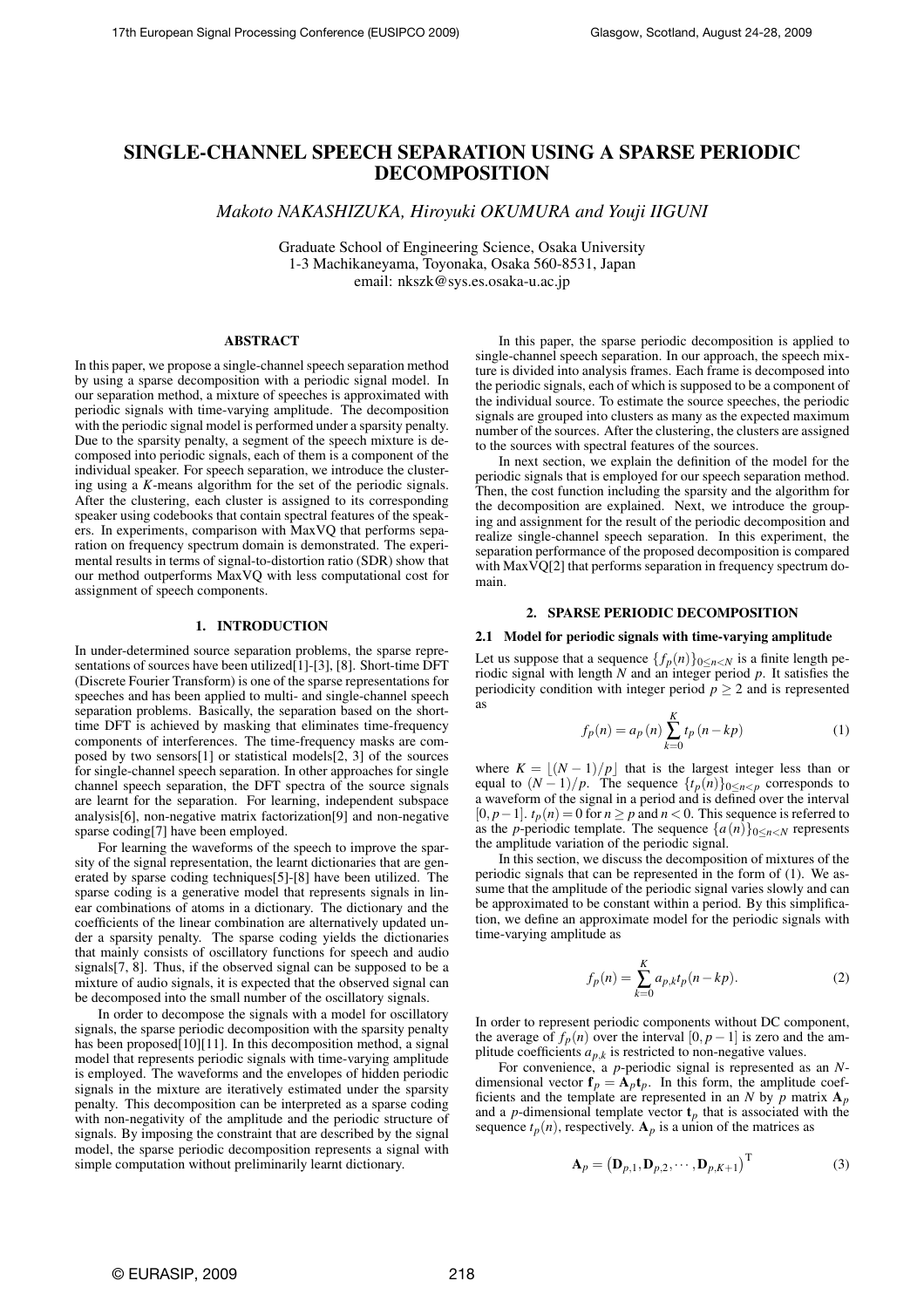where superscript T denotes transposition.  ${\{\mathbf{D}_{p,j}\}}_{1 \leq j \leq K}$  are *p* by *p* diagonal matrices whose elements correspond to  $a_{p,i-1}$ .  $\mathbf{D}_{p,K+1}$  is a *p* by  $N - pK$  matrix whose non-zero coefficients that correspond to  $a_{p,K}$  appear only in  $(i,i)$  elements. Since only one element is nonzero in any row of the  $A_p$ ,  $A_p$  is defined as a matrix that consists of orthogonal columns, *l*<sup>2</sup> norms of which are normalized. To hold the condition that the average of the periodic signal in (2) over a period is zero, we impose the condition

$$
\mathbf{u}_p^{\mathrm{T}} \mathbf{t}_p = 0 \tag{4}
$$

on the *p*-template vector.  $\mathbf{u}_p$  is a *p*-dimensional vector which elements equal to the diagonal elements of D*p,*1.

Alternatively, *p*-periodic signals in  $(2)$  can be represented as  $f_p = T_p a_p$ . In this form, the amplitude coefficients and the template are represented in an *N* by  $K + 1$  matrix  $\mathbf{T}_p$  and  $K + 1$ -dimensional amplitude coefficients vector  $\mathbf{a}_p$  whose elements are associated with the amplitude coefficients  $\{a_{p,k}\}\$ , respectively.  $\mathbf{T}_p$  consists of the column vectors that correspond to the shifted versions of the *p*periodic template. As same as  $A_p$ , only one element is non-zero in any row of  $\mathbf{T}_p$ . We define  $\mathbf{T}_p$  as a matrix that consists of columns, *l*<sub>2</sub> norms of which are normalized.

In this study, we employ an approximate decomposition method that obtains a representation of a given signal f as a form:

$$
\mathbf{f} = \sum_{p \in \mathbb{P}} \mathbf{f}_p + \mathbf{e} \tag{5}
$$

for speech separation.  $\mathbb P$  is a set of periods that are preliminary specified for the decomposition. e is an approximation error between the model and the signal f. We assume that the observed signal f is a mixture of signals that consists of few periodic components. Under this assumption, a sparsity penalty is introduced to the periodic decomposition in the form of  $(5)$ .

#### 2.2 Sparse decomposition with periodic signal model

The sparse representation is a generative model for signals and represents a signal f into atoms that are column vectors of a dictionary  $\Phi$  as  $\mathbf{f} = \Phi \mathbf{c} + \mathbf{e}$ . *l*<sub>2</sub> norm of each atom in  $\Phi$  is normalized to unity. c is a coefficient vector. e is a supposed noise component that appears in the signal. The number of the column vectors of  $\Phi$  is larger than the dimensionality of the signal f. The problem of the sparse representation is to decompose the signal f while minimizing the number of non-zero coefficients in c. In many studies, the sparsity of the coefficient vector  $\mathbf c$  is measured by  $l_1$  norm. The sparse coefficients that approximate the signal f under the noise assumption are obtained by

$$
\hat{\mathbf{c}} = \arg\min_{\mathbf{c}} \frac{1}{2} ||\mathbf{f} - \mathbf{\Phi}\mathbf{c}||_2^2 + \lambda ||\mathbf{c}||_1
$$
 (6)

where  $|| \cdot ||_1$  denotes the  $l_1$  norm of a vector and  $\lambda$  denotes a Lagrange multiplier. This unconstrained minimization problem is referred to as basis pursuit denoising (BPDN) [4]. The dictionary Φ is fixed for signal approximate decomposition in the BPDN. In the sparse coding strategies [5, 7, 8], the dictionary  $\Phi$  is adapted to the set of the signals. The dictionary is updated with the most probable one under the estimated coefficients and the set of the signals. From Bayesian point of view, the minimization (6) is the equivalent of MAP estimation of the coefficient vector c with a Laplacian prior [5].

For our periodic decomposition, we also impose the sparsity penalty on the decomposition under the assumption that the mixture contains a small number of periodic signals that can be approximated in the form of (2). Our objective is to achieve signal decomposition to obtain a small number of periodic subsignals rather than the basis vectors. In order to achieve this, the probability distribution of the *l*<sup>2</sup> norm of each periodic signals is assumed to be the Laplacian, then the distribution of the set of the periodic signals is  $P({{\{\mathbf{f}_p\}}_{p \in \mathbb{P}}}) \propto \prod_{p \in \mathbb{P}} exp(-\alpha_p ||{\mathbf{f}_p}||_2)$ . The noise

is assumed to be Gaussian, then the conditional probability of f is  $P(\mathbf{f}|\{\mathbf{f}_p\}_{p\in\mathbb{P}}) \propto \exp\left(-\frac{1}{2\lambda}||\mathbf{f}-\sum_{p\in\mathbb{P}}\mathbf{f}_p||_2^2\right)$ . Along with Bayes' rule, the conditional probability distribution of the set of the periodic signals is

$$
P\left(\{\mathbf{f}_p\}_{p\in\mathbb{P}}|\mathbf{f}\right) \propto P\left(\mathbf{f}|\{\mathbf{f}_p\}_{p\in\mathbb{P}}\right)P\left(\{\mathbf{f}_p\}_{p\in\mathbb{P}}\right). \tag{7}
$$

Substituting the prior distributions of the periodic signals and the noise into (8), we can derive the likelihood function of the set of periodic signals. From the likelihood function, we define the cost function *E* for the periodic decomposition as:

$$
E\left(\left\{\mathbf{f}_P\right\}_{P\in P}\right) = \frac{1}{2} \parallel \mathbf{f} - \sum_{p\in \mathbb{P}} \mathbf{f}_p \parallel_2^2 + \lambda \sum_{p\in \mathbb{P}} \alpha_p \parallel \mathbf{f}_p \parallel_2. \tag{8}
$$

In our periodic decomposition, a signal f is decomposed into a set of periodic signals while reducing the cost *E*. To find the set of the periodic subsignals  ${f_p}_{p \in P}$ , we employ a relaxation algorithm. This relaxation algorithm always updates one chosen periodic subsignal while assuming all the other periodic subsignals to be fixed. The template and amplitude coefficients of the chosen periodic signal are alternatively updated in an iteration. In the algorithm, we suppose that the set of the periods  $P$  consists of  $M$  periods which are indexed as  $\{p_1, \cdots p_M\}$ . The relaxation algorithm for the sparse periodic decomposition is as follows:

- 1) Set the initial amplitude coefficients for  ${A_p}_{p \in P}$
- 2)  $i = 1$
- 3) Compute the residual  $\mathbf{r} = \mathbf{f} \sum_{j \neq i} \mathbf{f}_{p_j}$
- 4) Represent  $f_{p_i}$  as  $A_{p_i}t_{p_i}$ . If  $|| f_p ||_2 = 0$ , then the amplitude coefficients are specified to be constant. Update the template  $t_{p_i}$  with the solution of a subproblem:

$$
\min_{\mathbf{t}_{p_i}} \frac{1}{2} \parallel \mathbf{r} - \mathbf{A}_{p_i} \mathbf{t}_{p_i} \parallel_2^2 + \lambda \alpha_{p_i} \parallel \mathbf{t}_{p_i} \parallel_2 \text{ s. t. } \mathbf{u}_{p_i}^{\mathrm{T}} \mathbf{t}_{p_i} = 0 \qquad (9)
$$

5) Represent  $f_{p_i}$  as  $T_{p_i}a_{p_i}$ . Update the template  $a_{p_i}$  with the solution of a subproblem:

$$
\min_{\mathbf{a}_{p_i}} \frac{1}{2} \parallel \mathbf{r} - \mathbf{T}_{p_i} \mathbf{a}_{p_i} \parallel_2^2 + \lambda \alpha_{p_i} \parallel \mathbf{a}_{p_i} \parallel_2 \text{ s. t. } \mathbf{a}_{p_i} \ge \mathbf{0} \qquad (10)
$$

6) If  $i < M$ , update  $i \leftarrow i+1$  and go to step 3). If  $i = M$  and the stopping criterion is not satisfied, go to step 2).

For stable computation, the update stage of the amplitude coefficient in Step 5) is omitted when the  $l_2$  norm of the template  $t_{p_i}$ becomes zero after Step 4). The closed form solution of (9) is

$$
\hat{\mathbf{t}}_{p_i} = \begin{cases}\n\frac{\|\mathbf{v}\|_2 - \lambda \alpha_{p_i}}{\|\mathbf{v}\|_2} \mathbf{v} & \text{for } \|\mathbf{v}\|_2 > \lambda \alpha_{p_i} \\
\mathbf{0} & \text{for } \|\mathbf{v}\|_2 \le \lambda \alpha_{p_i}\n\end{cases}
$$
\n(11)

where

$$
\mathbf{v} = \mathbf{A}_{p_i}^{\mathrm{T}} \mathbf{r}_{p_i} - \frac{\mathbf{u}_{p_i}^{\mathrm{T}} \mathbf{A}_{p_i}^{\mathrm{T}} \mathbf{r}_{p_i}}{\Vert \mathbf{u}_{p_i} \Vert_2^2} \mathbf{u}_{p_i}.
$$
 (12)

The solution of (10) is

$$
\hat{\mathbf{a}}_{p_i} = \begin{cases} \frac{\|\mathbf{w}\|_2 - \lambda \alpha_{p_i}}{\|\mathbf{w}\|_2} \mathbf{w} & \text{for } \|\mathbf{w}\|_2 > \lambda \alpha_{p_i} \\ \mathbf{0} & \text{for } \|\mathbf{w}\|_2 \le \lambda \alpha_{p_i} \end{cases}
$$
(13)

where

$$
\mathbf{w} = \left(\mathbf{T}_{p_i}^{\mathrm{T}} \mathbf{r}_{p_i}\right)_+ \tag{14}
$$

 $(\cdot)_+$  denotes replacing the negative elements with zero. Both solutions of the subproblem guarantee decrement of the cost *E*. Thus, the cost *E* decreases until convergence. However, the set of the resultant periodic signals does not always obtain a minimum of the cost function exactly. If any periodic signal becomes zero in an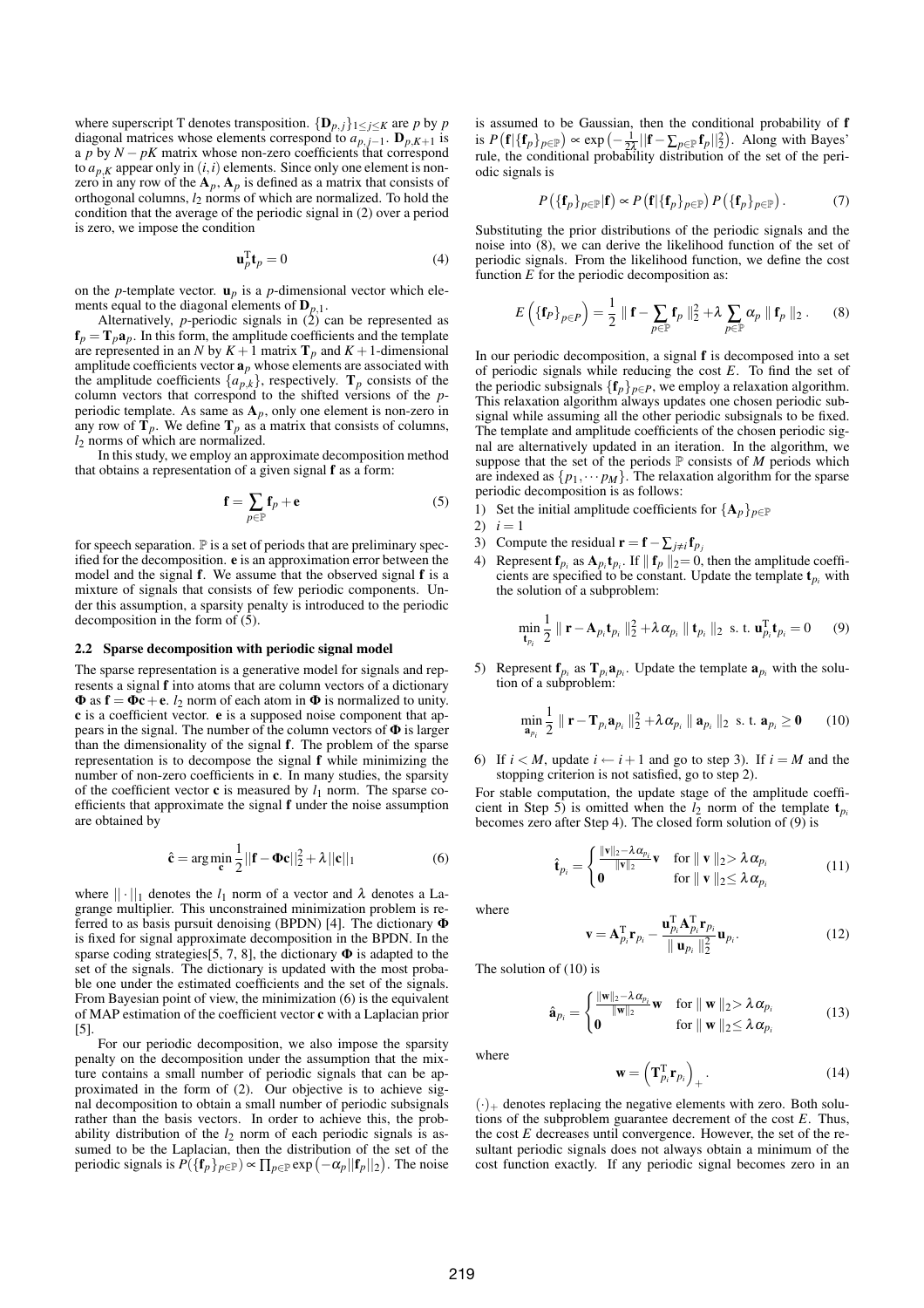

Fig. 1. Example of sparse periodic decomposition. (a), (b) Source speech segment, (c) mixture and (d) distribution of  $l_2$  norm of the decomposed periodic signals.



Fig. 2. Estimated sources from mixture in Fig. 1(c) with *K*-means clustering of the decomposed periodic signals.

iteration, the amplitude coefficients are specified to be constant in step 4) of the next iteration. The proper search direction for  $f_p$  may not be obtained by these amplitude coefficients. However, the  $l_2$ norms of the periodic signals that are eliminated by the shrinkage in (11) and (12) with  $\lambda_p$  are small enough to approximate the signal. Hence, we accept the periodic signals obtained by this algorithm as the sparse decomposition results instead of the proper minimizer of the cost *E*. An example of the sparse decomposition with the periodic signal models is shown in Fig. 1. In this example, the observed signal f is the mixture of two speech segments in a rate of 8 kHz. The source frames and mixture are shown in Fig. 1 (a), (b) and (c), respectively. The set of periods for the decomposition is a range [10*,*120] that corresponds to the region of the pitches of most male and female speeches. The products  $\lambda \alpha_{p_i}$  should be specified proportional to the expected  $l_2$  norm of the noise that is approximated with the periodic signal model. In this experiment, the set of the parameters  $\lambda \alpha_{p_i}$  is specified as  $\sigma \sqrt{p+1+p/N}$  that is the expected *l*<sup>2</sup> norm of the approximated Gaussian noise with the variance  $\sigma^2$ .  $\sigma$  is specified to 1% of the *l*<sub>2</sub> norm of the signal. The distribution of the  $l_2$  norms of the resultant periodic subsignals of the mixture in Fig. 1 (c) is shown in Fig. 1 (d). For this mixture, 18 periodic signals appear in the decomposition result. Most of the periods distribute around the fundamental pitch periods of the sources. To recover the sources from the set of the decomposed periodic signals, these periodic signals have to be assigned to the sources. In next section, the clustering and assignment are applied to the periodic signals to achieve single-channel speech separation.

#### 3. SINGLE CHANNEL SPEECH SEPARATION

In this section, we apply the sparse periodic decomposition to the single-channel speech separation. For the speech separation, the observed speech mixture is divide into analysis frames. We suppose that a frame z of the observed mixture consists of source speech signals  $\{\mathbf{x}_i\}_{i=1}^{N_s}$  as

$$
\mathbf{z} = \mathbf{x}_1 + \mathbf{x}_2 + \cdots \mathbf{x}_{N_s},\tag{15}
$$

where  $N_s$  is the maximum number of speakers. Each source  $\mathbf{x}_i$  is supposed to be decomposed into a set of periodic signals  $\{f_p^i\}_{p \in P_i}$ with our periodic signal model shown in  $(2)$ .  $\mathbb{P}_i$  denotes the set of periods that have non-zero periodic signals of the *i*-th speaker. For the separation of the sources, we assume that the source signals do not share same period as

$$
\mathbb{P}_i \bigcap \mathbb{P}_j = \emptyset \tag{16}
$$

where  $i \neq j$ . Under this assumption, the observed mixture z can be represented with the periodic signals

$$
\mathbf{z} = \sum_{p \in \mathbb{P}_1} \mathbf{f}_p^1 + \sum_{p \in \mathbb{P}_2} \mathbf{f}_p^2 \cdots \sum_{p \in \mathbb{P}_{N_s}} \mathbf{f}_p^{N_s}.
$$
 (17)

By using this periodic representation of the mixture, the speech separation problem can be achieved by following three stages at each frame. The first stage is decomposition of the source frame z into the periodic components shown in (17). We employ the sparse periodic decomposition for this stage. The second stage is grouping of the periodic signals that represent same speaker into same cluster. A *K*-means clustering is used to group the periodic signals into the clusters as many as the maximum number of speakers *Ns*. By summing the periodic signals in each cluster, the frame of the mixture is decomposed into  $N_s$  signal components. In the third stage, each component is assigned to the proper speaker. For this assignment, we use the preliminary learnt features of the supposed speakers. In following two subsections, we explain the clustering of the decomposed periodic signals and the assignment of the clustered speech components.

#### 3.1 Clustering of periodic signals

For the clustering, the periodic representation of the mixture frame z in (16) is supposed to be obtained by the sparse periodic decomposition. Due to the sparsity penalty, the periodic subsignal of *i*-th speaker are highly correlated with *i*-th source signal x*i* . Therefore, we assume that each periodic signal satisfies the relationship

$$
\frac{(\mathbf{f}_p^i)^{\mathrm{T}} \mathbf{x}_i}{\|\mathbf{x}_i\|_2} > \frac{(\mathbf{f}_p^i)^{\mathrm{T}} \mathbf{x}_j}{\|\mathbf{x}_j\|_2}
$$
(18)

where *p* is any period in  $\mathbb{P}_i$  for  $i \neq j$ . Under this assumption, if the actual source signals are obtained, each periodic subsignal can be classified into the cluster that corresponds to the individual speaker. However, the actual source signals are unknown for the separation. We hence use a *K*-means clustering algorithm for the grouping. In this stage, the decomposed periodic signals are grouped into the clusters as many as the supposed maximum number of the sources.

Commonly, the *K*-means algorithm minimizes the sum of the Euclidean distances between a center and elements in each cluster. By the assumption shown in (18), we employ the normalized correlation as the metric of the *K*-means algorithm. In this clustering, the feature vector that is used for the *K*-means algorithm is defined as the amplitude of the frequency spectrum of each decomposed periodic signal. Our signal model for periodic signals in  $(2)$  can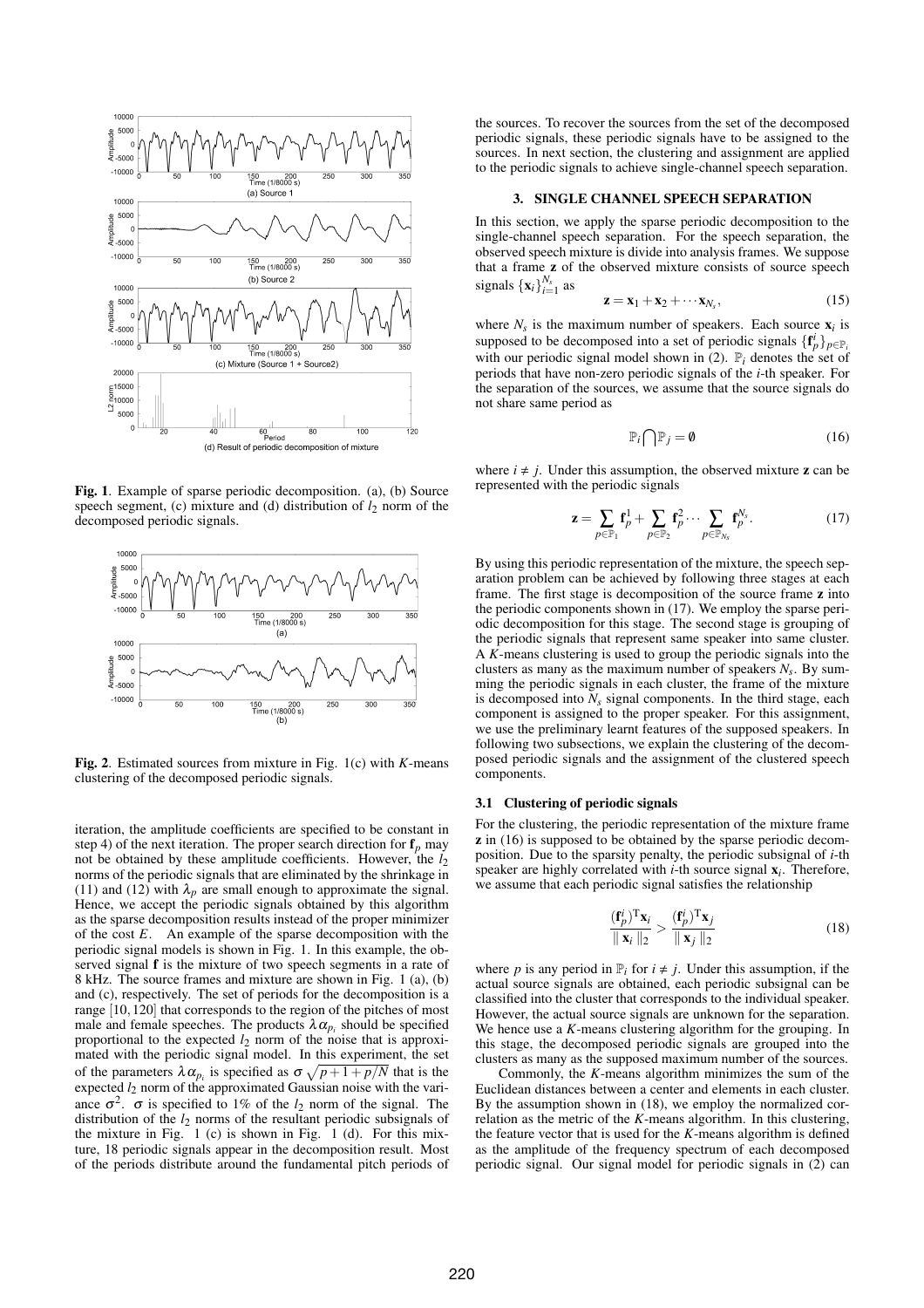represent the amplitude variations of the periodic signals, but cannot represent frequency variations. The frequency variations that appear within a frame is represented by a sum of the periodic signals, of which periods are neighboring. The frequency spectra of such periodic signals are closely related, but the amplitude variations are not. Therefore, we employ the amplitude spectrum of the periodic signal as the feature of the clustering to ignore amplitude variations and improve the accuracy of the clustering.

After the clustering, the decomposed component is obtained by summing the periodic signals in same cluster. By this clustering, the frame of the mixture is decomposed into the components as many as the maximum number of sources  $N_s$ . We suppose that these decomposed components are denoted as  ${\{\mathbf{d}_i\}}_{i=1}^{N_s}$ .

The example of the decomposition is shown in Fig. 2. These signals are given by the *K*-means clustering from the periodic decomposition in Fig. 1(d) of the mixture Fig. 1(c). Each source frame is approximated by the corresponding cluster of the decomposed periodic signals.

#### 3.2 Assignment of clusters to speakers

After the clustering, the frame of the mixture is decomposed into *Ns* components. The source separation problem is reduced to the problem that is to find the assignment in the possible  $N_s^{N_s}$  combinations of the decomposed signals and the sources. To find the assignment, features of the speakers that are preliminary learnt are utilized. We suppose that the clean speech signals of the speakers are available and can be utilized to the assignment. In this work, the codebook that contains the representative vectors that represent the normalized amplitude frequency spectra of the speakers are utilized. The codebook is learnt for each clean speech of the speaker by the shape vector quantization using LBG (Linde-Buzo-Gray) algorithm. For the assignment, the similarities that are defined as the normalized correlations between the representative vectors and candidates of the separated outputs that obtained for all possible combinations are computed. When  $K = 2$ , the decomposed components for the frame are  $\mathbf{d}_1$  and  $\mathbf{d}_2$ . The possible separated outputs are

$$
\hat{\mathbf{x}}_1 = u_1 \mathbf{d}_1 + u_2 \mathbf{d}_2
$$

$$
\hat{\mathbf{x}}_2 = (1 - u_1)\mathbf{d}_1 + (1 - u_2)\mathbf{d}_2
$$

where  $\hat{\mathbf{x}}_1$  and  $\hat{\mathbf{x}}_2$  are estimates of the 1st and 2nd speaker, respectively.  $u_1$  and  $u_2$  are chosen from  $\{0,1\}$  to maximize the similarity between the separated output and any representative vector in the codebooks. Let us suppose that the codebooks of for the amplitude spectra of the 1st and 2nd speaker are obtained as  ${ {\bf c}_{1,i} \}_{i=0}^{N_c}, \{ {\bf c}_{2,i} \}_{i=0}^{N_c},$  respectively. Every representative vector is normalized to unity.  $N_c$  denotes the number of the representative vectors in each codebook. The similarity is defined as

$$
\frac{\max_i(\mathbf{c}_{1,i}^{\mathrm{T}}\tilde{\mathbf{x}}_1) + \max_i(\mathbf{c}_{2,i}^{\mathrm{T}}\tilde{\mathbf{x}}_2)}{\|\tilde{\mathbf{x}}_1\|_2 \|\tilde{\mathbf{x}}_2\|_2},
$$

where  $\tilde{\mathbf{x}}_1$  and  $\tilde{\mathbf{x}}_2$  are the amplitude spectra of the candidates of the separated outputs  $\hat{\mathbf{x}}_1$  and  $\hat{\mathbf{x}}_2$ .  $u_1$  and  $u_2$  that maximize this similarity are selected for the assignment. Since the number of the combination of the separated out is  $N_s^{N_s}$ , the computational cost for this assignment is proportional to  $O(N_c N_s^{N_s})$ . After the assignment, each estimation of the source is added to the separated output with multiplying the hanning window.

#### 4. SEPARATION RESULTS

For the separation experiments, the speech signals were selected 32 continuous speech signals of about 8 s taken from ATR-SLDB (Spoken Language Database). The speech signals are obtained by 8 Japanese male speakers and 8 female speakers reading sentences. Two speech signals are obtained by each speakers. 480 speech mixtures that consist of two speeches obtained by different speakers are

Table 1. Averages and standard deviations of SDR (F and M denote female and male speech, respectively)

|           | <b>SPD</b> | $SPD+K$ -means | $SPD+K$ -means   Binary Mask |           | <b>MAXVO</b> |
|-----------|------------|----------------|------------------------------|-----------|--------------|
|           | w. oracle  | w. oracle      | w. codebook                  | w. oracle | w. codebook  |
| $F/F+M$   | 11.0/0.9   | 9.6/0.9        | 7.2/1.2                      | 14.4/1.2  | 6.1/1.4      |
| $M/F+M$   | 10.6/0.9   | 9.2/0.9        | 6.8/1.2                      | 14.0/1.2  | 5.8/1.5      |
| $F/F + F$ | 11.3/1.0   | 10.0/1.1       | 2.9/1.9                      | 14.1/1.5  | 2.5/2.1      |
| $M/M+M$   | 9.9/0.9    | 8.3/0.9        | 3.1/1.6                      | 12.9/1.0  | 2.0/1.8      |

Table 2. Averages and standard deviations of SIR (F and M denote female and male speech, respectively)

|           | <b>SPD</b> | $SPD+K-means$ | $SPD+K$ -means Binary Mask |           | <b>MAXVO</b> |
|-----------|------------|---------------|----------------------------|-----------|--------------|
|           | w. oracle  | w. oracle     | w. codebook                | w. oracle | w. codebook  |
| $F/F+M$   | 16.3/1.4   | 17.3/1.6      | 13.2/1.9                   | 35.4/7.0  | 13.0/2.5     |
| $M/F+M$   | 17.4/1.6   | 18.2/2.1      | 13.1/2.9                   | 33.8/6.9  | 17.2/3.3     |
| $F/F + F$ | 16.7/1.4   | 17.2/1.6      | 8.0/2.5                    | 30.9/3.2  | 8.9/3.9      |
| $M/M+M$   | 15.5/1.4   | 16.3/1.5      | 8.3/2.3                    | 29.5/2.8  | 8.0/3.0      |

generated. The sampling rate of each speech signal is converted to 8 kHz. For each speaker pair, the mixtures are generated at SNR (Signal to Noise Ration) of the source speeches in the mixtures at 0 dB. Each mixture is divided into frames that contain 360 samples with  $3/4$  overlap for the periodic decomposition.

Five separation methods are applied to the mixtures. Three methods are based on the sparse periodic decomposition. The first method is based on the periodic decomposition with oracle. In this method, the decomposed periodic signals are assigned to the speakers by using the actual sources in the mixture. The ideal performance of the source separation by using the periodic decomposition is obtained by this method. Moreover, the assumptions shown in (16) and (18) are verified by this experiment.

The second method performs the separation with the *K*-means clustering. In the second method, the periodic signals are grouped into two signals by the *K*-means algorithm at every frame, and each decomposed component that is obtained by summing periodic signals in same cluster is assigned to the speaker by using the actual source in the mixture. By comparing the first with the second, degradations that are caused by the *K*-means clustering can be evaluated. The third method is the semi-blind separation with the speaker's codebooks that were explained in Sect. 3.

Two DFT-based separation methods are performed for comparison. The first is the ideal binary masking that indicates the ideal performance of the DFT based speech separation. The second is the MaxVQ[2] that also uses codebooks that are generated from log-spectra of clean speeches of the speakers to compose the binary masks. In the MaxVQ, the spectra of the mixture are assumed to be produced with the mixture-maximum model[2]. The MaxVQ seeks all possible pairs of the representative vectors belong to the speakers to find the pair that obtains the closest mixture-maximum to the input mixture[2]. For the DFT based methods, the length of the segments is specified as 512 samples that provides the optimum frequency resolution for speech separation[1]. The number of the representative vectors  $N_c$  for the proposed method and the MaxVQ is specified as 256 and are obtained from the clean speeches of 1 min that does not include the sources in the mixtures. For evaluation of the separated results, we employ SDR (Signal to Distortion Ratio), SIR (Signal to Interference Ratio) and SAR (Signal to Artifact Ratio) that are commonly used for the evaluation of signal separation[12].

The average SDRs, SIRs and SARs of the separation results are shown in Tables 1, 2 and 3, respectively. In these table,